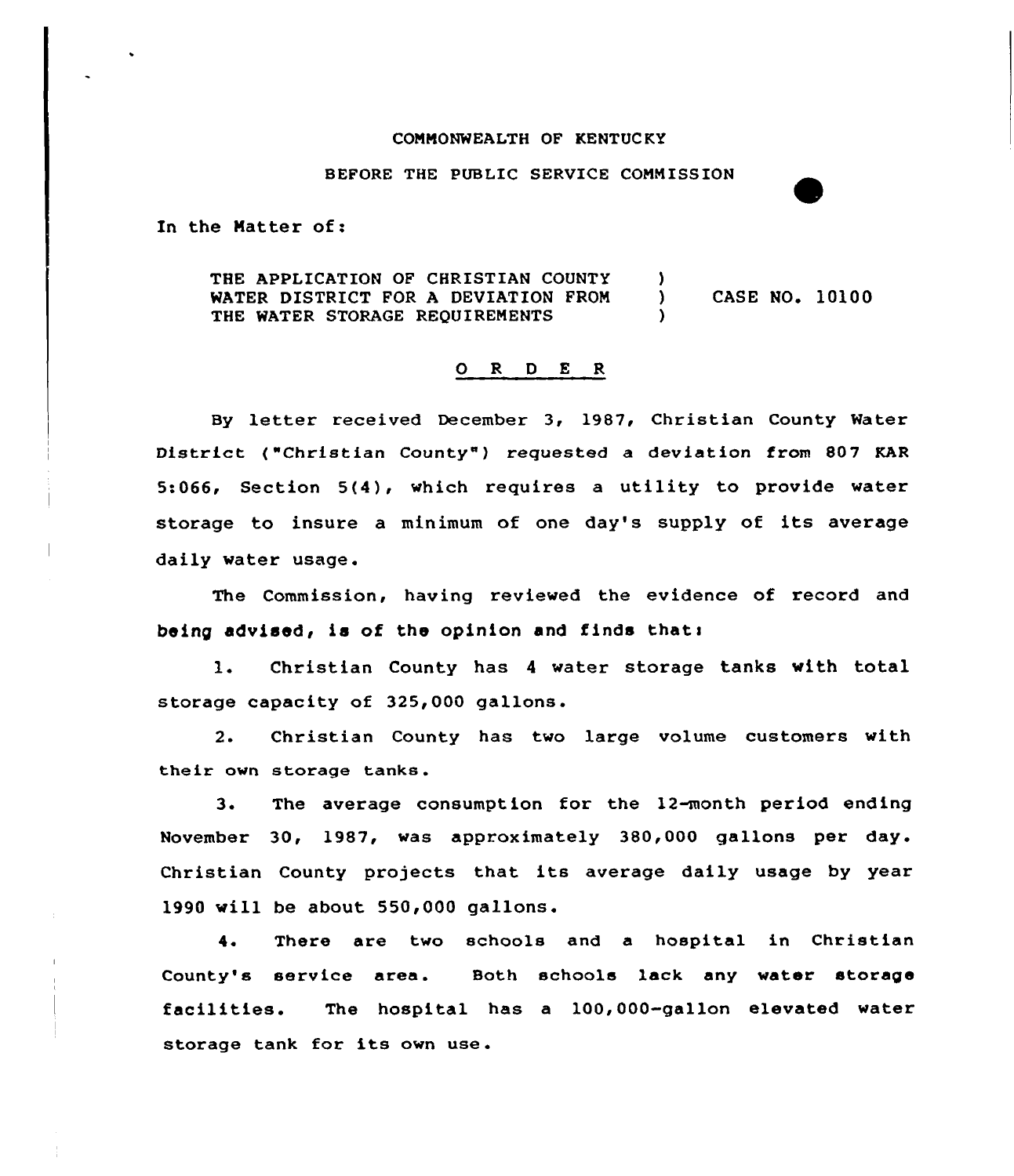5. Christian County is constructing an elevated tank with a storage capacity of 200,000 gallans. Christian County is also seeking financing from Farmers Home Administration to build an additional 200,000-gallon storage tank. Because of the time needed to construct the 200,000-gallon storage tank, which would bring Christian County within the compliance of the Commission's regulation, Christian County should be granted a deviation from 807 KAR 5:066, Section 5(4) until July 1, 1989.

6. During the high water usage periods Christian County indicated that it has been experiencing low pressure on several areas in its water distribution system. Therefore, Christian County should monitor the adequacy of its water distribution system after the construction of new tank. If the system is still experiencing low pressure or the level of service is not adequate, Christian County should take appropriate action to maintain the level of service in conformance with the regulation of the Commission.

IT IS THEREFORE ORDERED that:

1. Christian County be and it hereby is granted <sup>a</sup> deviation from 807 KAR 5:066, Section 5(4) until July 1, 1989.

2. Christian County shall take all necessary actions to bring its water storage facilities within compliance of the Commission regulations prior to the expiration date of the deviation herein granted .

3. Christian County shall monitor its water distribution system in conformance with Finding No. 6.

 $-2-$